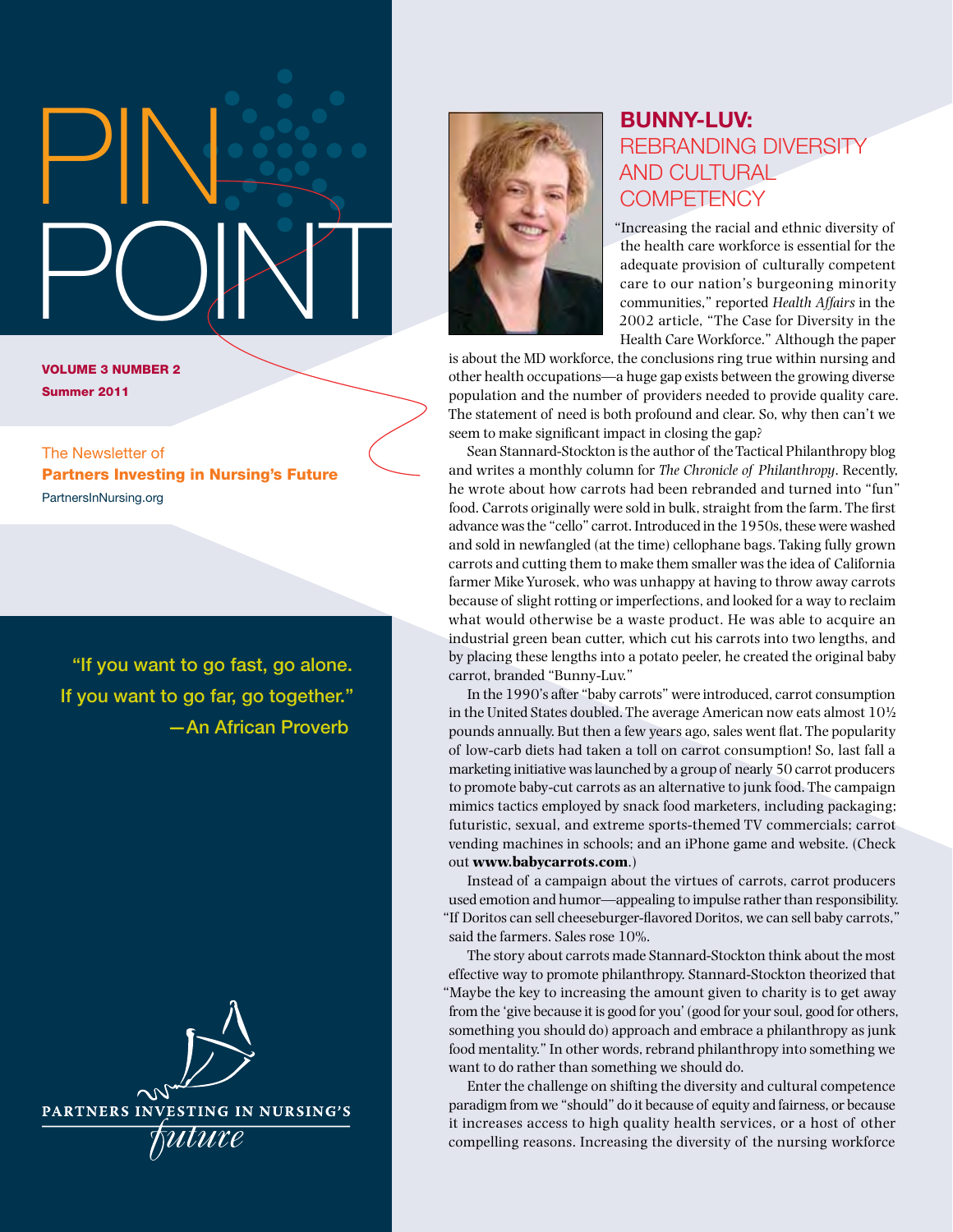"We need to get unstuck and figure out how to develop a more diverse nursing workforce."

#### 2011 Annual Meeting

When: October 5–7

Where: Hyatt Regency Tamaya Resort and Spa in Santa Ana Pueblo, New Mexico [http://www.tamaya.hyatt.com/](http://www.tamaya.hyatt.com/hyatt/hotels/index.jsp)  [hyatt/hotels/index.jsp](http://www.tamaya.hyatt.com/hyatt/hotels/index.jsp)



needs more than these persuasive, convincing and moral arguments. These justifications (however true they are) are the "carrots direct from the field."

It will also take more than toolkits and instructions on "how" to be more culturally competent, how to recruit more people of color into the field, how to be inclusive of different cultural backgrounds to create both a diverse and culturally competent workforce. We'll also need to do more than promoting cultural diversity in workshops at schools, in our webpage, and during recruitment and speaker's bureaus. Marketing to people of color will not result in a more diverse workforce. This is simply putting carrots in cellophane bags (we still have those at the supermarket, but does anyone buy them?).

We need to get unstuck and figure out how to develop a more diverse nursing workforce. We cannot see beyond the current model of thinking. We rigidly follow a paradigm that defines the need for racial, ethnic and gender diversity as a "should" because it's fair and equitable.

We need to change the lens on how people view the issue. The farmer who invented Bunny-Luv carrots saw something new in the twisted or damaged carrots of the field. If a bunch of carrot farmers can find a way to make kids choose carrots over Doritos, then certainly we can find a way to make diversity of our health workforce the "best thing since sliced bread."

Judith Woodruff, J.D. Director of Workforce Development, Northwest Health Foundation

#### SAVE THE DATE FOR THE 2011 PIN Annual Meeting

 $\bigcap$  ituated between Santa Fe and Albuquerque at the base of the Sandia Mountains, Santa Ana Pueblo, New Mexico provides the perfect location for this year's annual meeting, which will emphasize the importance of diversity and cultural competency in the development of the health care workforce. As our country becomes increasingly more diverse, so too does our patient population, making it even more important to have a diverse health care workforce to meet the changing populations' needs.

As always, the meeting will be designed to challenge your thinking, spark new ideas and make connections with your fellow PIN partners. When making your travel plans, keep in mind the Albuquerque International Balloon Fiesta, a yearly festival of over 750 hot air balloons, will be taking place during our meeting (October 1–9), and will certainly be a once in a lifetime experience.

#### Registration

The registration website is scheduled to launch in July. Once it is live, you will receive an email with instructions for accessing the site. You are welcome to forward the email to your local PIN Partners to enable them to register directly.

Continue to check back to the PIN Community wiki for additional updates about the meeting agenda and hotel accommodations and reservations! If you have a question about the PIN meeting, please contact Renee Jensen Reinhardt at **[renee@nwhf.org](mailto:renee@nwhf.org)**.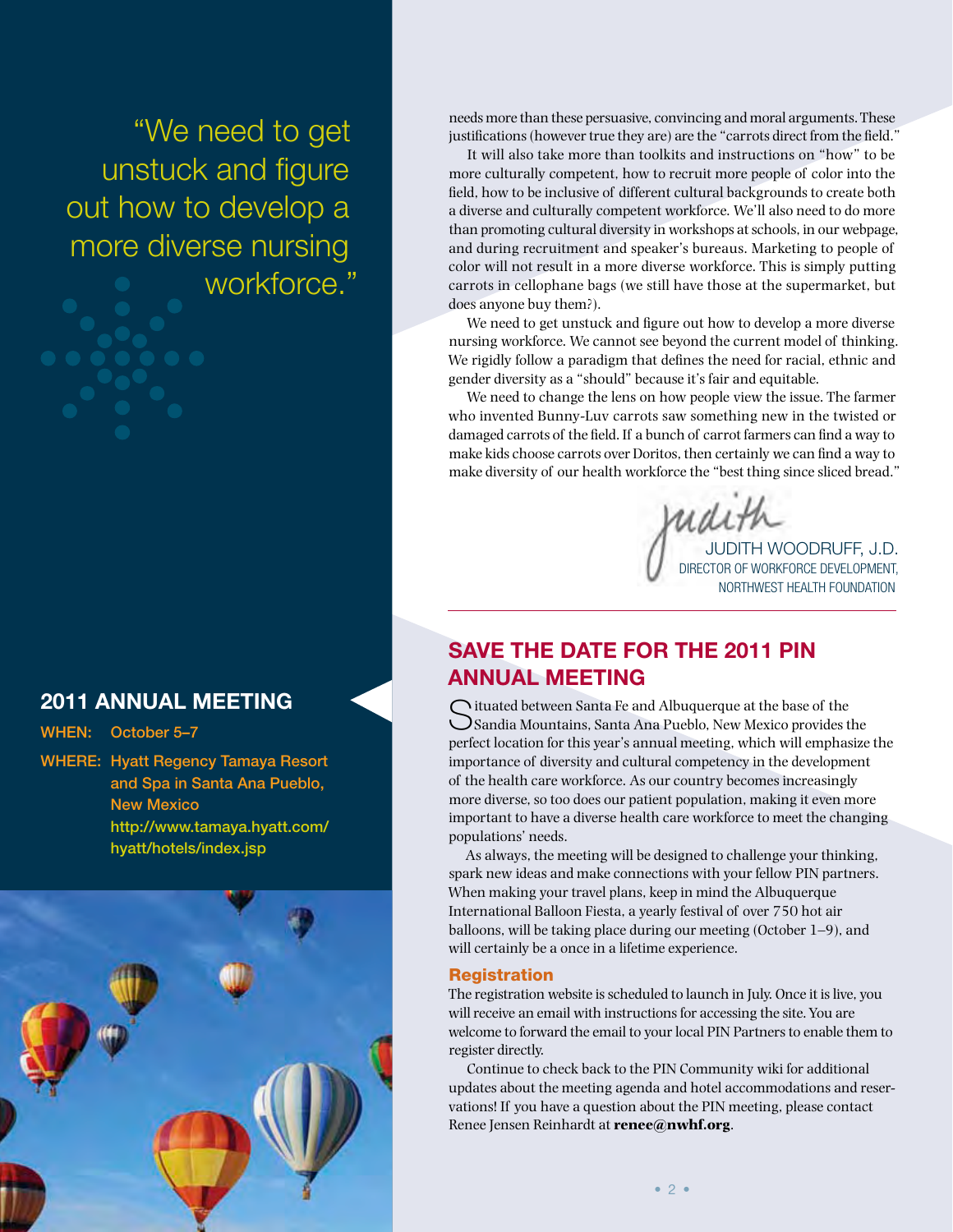#### IMAGINE Tomorrow… The Future Begins Today

#### *"Everyone has it within his power to say, this I am today, that I shall be tomorrow" —***Louis L'Amour**

Complementing RWJF's Human Capital portfolio's diversity marketing outreach initiatives, the campaign "IMAGINE Tomorrow…The Future Begins Today" was launched in late 2009 to expand the Human Capital national programs' reach to their target audiences. IMAGINE Tomorrow not only aligns with the Foundation's core values of diversity and inclusion, but it also celebrates the "human face" represented in each program's call for applications and proposals.

The national programs are asked to identify "ambassadors"—scholars, fellows and leaders in their respective fields who are either alumni or about to complete their RWJF program participation. Ambassadors are featured on a suite of marketing materials customized for each Human Capital program with a branded package of collateral including brochures, posters, flyers, banners and ads. Each ambassador's accompanying testimonial captures the unique value of the RWJF program experience and the impact on each ambassador's career and life.

Since the program's launch, 24 ambassadors from 15 RWJF national programs have been identified. Four of RWJF's participating nursing programs—Nurse Faculty Scholars, Executive Nurse Fellows, New Careers in Nursing, and the University of New Mexico Nursing Collaborative—are represented by seven outstanding nursing students, educators and nurse professional advocates.

Added as a special feature to the 2011–12 IMAGINE Tomorrow campaign is the creation of a customized toolkit for New Careers in Nursing and its 63 member colleges of nursing. And, because of IMAGINE's initial success and the feedback from the national program offices, RWJF's Human Capital portfolio is exploring an IMAGINE online toolkit. Online applications would increase the ability of participating programs to customize their materials and expand their outreach and targeted recruitment strategies.

RWJF's career and leadership programs target and support people whose work advances health and health care those with the potential to transform our nation's health care system.

The common denominator with IMAGINE Tomorrow and PIN is an unwavering commitment to a diverse, competent and viable nursing profession and workforce for all Americans—today and into the future.

Examples of IMAGINE Tomorrow posters are featured to the right. Note: Wanda Montalvo is a PIN National Advisory Committee member.

#### Robert Wood Johnson Foundation Executive Nurse Fellows

**66 Believing in nurses as leaders helps them soar** leaders helps them soar wherever they go.

> Wanda Montalvo RN, MSN, ANP *Clinical Director NYS Diabetes Campaign New York, NY Class of 2004–2007*

Nursing wasn't on Wanda's radar screen. In 1988 the secretary at a New York health center stumbled on the RWJF Ladders in Nursing Careers (LINC). Addressing the nursing shortage, LINC opened doors to nursing for low-wage health care workers. An alumna of the *RWJF Executive Nurse Fellows* program, she is a cheerleader for RWJF programs that transform jobs into careers.

IMAGINETomorrow...*The Future Begins Today*

**Executive Nurse Fellows A program of the Robert Wood Johnson Foundation**  *www.enfp-info.org*

Robert Wood Johnson Foundat

#### Robert Wood Johnson Foundation Nurse Faculty Scholars

**6** I'm 6'3", play soccer and don't look like the 'usual' don't look like the 'usual' nursing professor. 99

Robert "Bob" Atkins PhD, RN *Assistant Professor Rutgers College of Nursing The State University of New Jersey*

*Class of 2008*

Bob is the face of change. He is bringing other underrepresented health care professionals through the doors of opportunity that opened for him. At the same time, the former school nurse is making good health a reality for kids living in high-poverty urban neighborhoods.

IMAGINETomorrow...*The Future Begins Today*

**Nurse Faculty Scholars A program of the Robert Wood Johnson Foundation**  *www.nursefacultyscholars.org*



Robert Wood Johnson Foundatio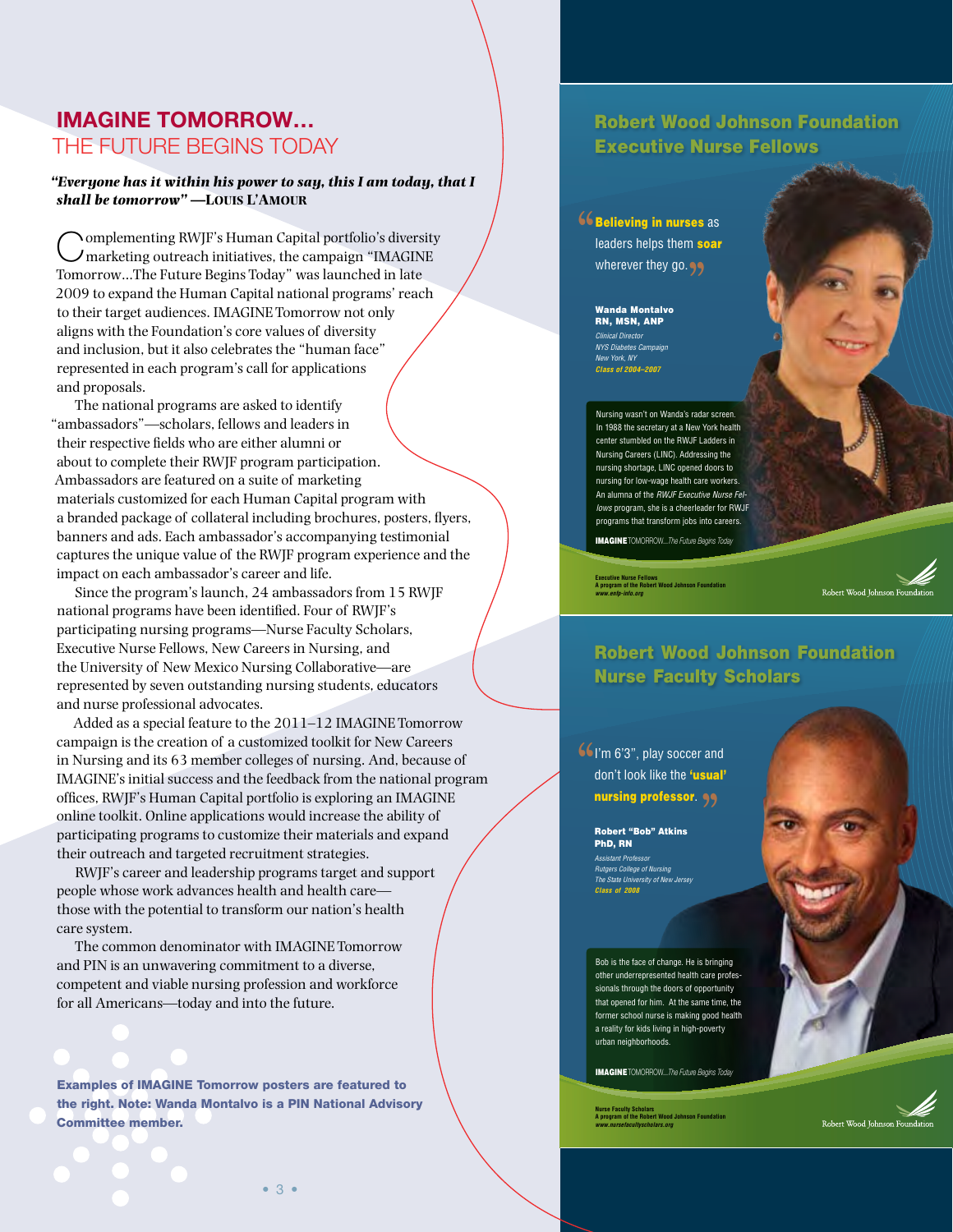## PARTNER HIGHLIGHTS PARTNER



Dolores E. Roybal, Executive Director, Con Alma Health Foundation, Santa Fe, NM

"Project DIVERSITY enrolled more than 200 Hispanic and Native American middle and high school students in the Nursing Diversity Pipeline in New Mexico and has impacted the New Mexico community…"

#### Partner Highlight:

#### An Interview with Dolores E. Roybal, Executive Director, Con Alma HEALTH Foundation

ON ALMA HEALTH FOUNDATION, the largest foundation in New Mexico dedicated to health issues, committed resources to nursing diversity issues as a result of a report they commissioned, "Closing the Health Disparity Gap in New Mexico: A Roadmap for Grantmaking." The study revealed that New Mexico has the most significant shortage of health professionals in the nation. Furthermore, over 41% of New Mexico's RNs and 43% of LPNs are over the age 50, which is older than the national average of 46.2 years. This will result in the need for an additional 4,520 RNs and 680 LPNs in New Mexico by 2012 .

Project DIVERSITY was initiated to increase the number of ethnically diverse nurses in New Mexico through a comprehensive recruitment, nurse–student mentoring, and tutoring (math, science, English literacy) initiative targeting youth.

"Project Diversity" was completed in early 2010 but continues as the "Nursing Diversity Pipeline."

#### What does diversity and/or cultural competence mean to you?

Diversity is the inclusion of different types of people in everything we do. It includes an appreciation and value of diversity in all its forms (beyond race), e.g. ethnic, racial, cultural, geographic, gender, age, political, sexual orientation socio-economic status, etc. It is more than tolerance, but an appreciation and value of diversity.

#### Why did your foundation and partners decide to focus on diversity and/or cultural competence? How does this focus area (and the work of your PIN project) fit with your foundation's overall mission?

Diversity is very much a part of the fabric of who we are and is consistent with our mission and core values. Con Alma Health Foundation is organized to be aware of and respond to the health rights and needs of the culturally and demographically diverse peoples and communities of New Mexico. Con Alma seeks to improve the health status and access to health care services for all New Mexicans and advocates for a health policy that addresses the health needs of all New Mexicans. The Foundation makes grants, contributions, and programrelated investments to fulfill its mission.

Additionally, because New Mexico is a majority minority state with two large minorities—Hispanics (45%) and Native Americans (9.5%) diversity remains a key issue we are tackling to better the health of our state's residents.

#### What was your greatest accomplishment?

Project DIVERSITY enrolled more than 200 Hispanic and Native American middle and high school students in the Nursing Diversity Pipeline in New Mexico and has impacted the New Mexico community through the expansion of Con Alma's involvement with nursing issues affecting the state, as well as the expansion of new partners in nursing.

The PIN project served as a catalyst for Con Alma Health Foundation to invest in nursing. As a direct result of PIN, Con Alma (a foundation with no prior funding of nursing) has invested in nursing pipelines and other health career initiatives throughout New Mexico. Examples include its three-year multi-year grant to New Mexico State University to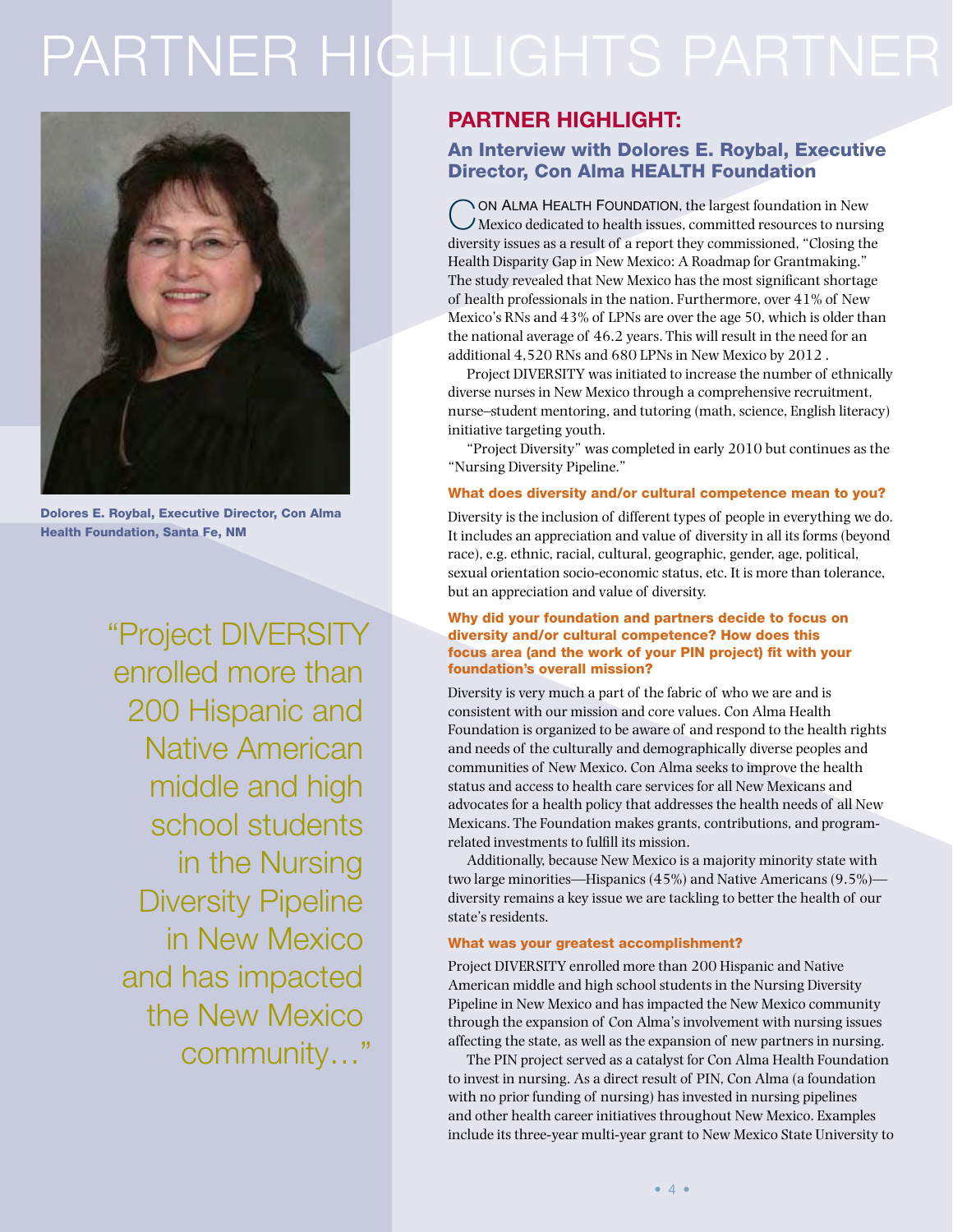# HIGHLIGHTS PARTNER HIGHLIGHT

establish Pathway to Nursing Careers, a dual enrollment program for high school juniors (CNA & BSN) in Grants, New Mexico, an isolated rural, primarily Native American and Hispanic community, as well as a grant to the NM Center for Nursing Excellence to establish an oversight council to implement nursing workforce recommendations.

Con Alma also served as a lead funding sponsor for the 2008 Nursing Workforce Regional Forums in NM sponsored by the NM Center for Nursing Excellence and the NM Board of Nursing, which hosted forums in regions around the state to create a structure and process that supports community-driven plans for addressing the nursing shortage and implementing proposed recommendations.

Con Alma Health Foundation also commissioned a report on "Building a 21st Century Health Care Workforce in a Diverse Rural State: A Funder's Perspective & Evaluation Framework for Innovation & Impact of Health Career Pipeline Programs" (Feb. 2010). This report offers an evaluation framework for Health Care Workforce pipeline programs against the backdrop of extreme challenges in health care funding and delivery in a rural state, and escalating health care workforce shortages amidst growing population health equity needs in New Mexico.

#### What would you do differently?

We would have expanded the pilot to include at least one rural community. Because New Mexico is largely a rural state, nursing and other heath related workforce shortages often impact rural areas most significantly and it would have been important to have this represented in our pilot.

#### What advice would you give other PIN partners who may be interested in increasing diversity/cultural competency in nursing?

Approach diversity from the value of what it brings to the table. Too often people look at diversity as a tool to address inequity, not as part of the means to get there. Diversity is not an afterthought, nor should it be an "add on" to a project. It must be integrated into everything that is done.

I would also advise people to learn from others. PIN is an excellent model.

#### What have you learned from your partners that have expertise in diversity/cultural competency or represent a specific community?

It is a process which requires a sustained effort. Diversity and cultural competence has to be integrated into everything we do. It is not a one-time project or effort.



In addition to nurse–student mentoring and tutoring, Project DIVERSITY students participated in two sixweek summer programs, the Health Careers Academy held in the UNM Health Sciences Center and the UNM Nurse Career Academy. Pictured here (above and below) are students at their academy graduation ceremonies.

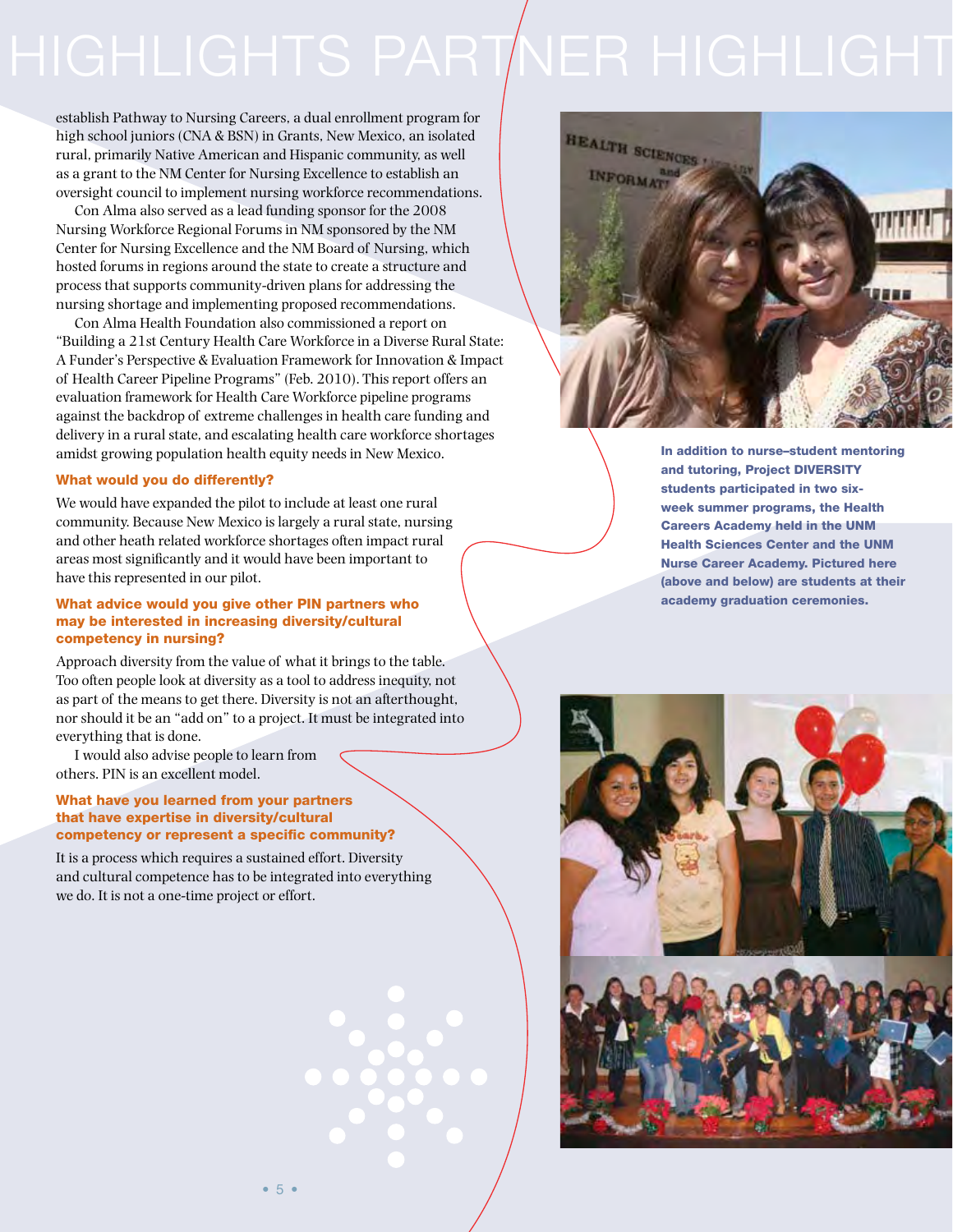#### Wiki Wisdom… Tips and Information for Utilizing the PIN Wiki

#### Make locating or searching for shared items easier

When you attach a file or image to a page, be sure to provide a description for what the file is by filling in the "description" window that appears to the right of the file browser when uploading a file.

#### Check it out!! Communications/PR page

Did you know that there is a page dedicated to PIN Communications and PR on the wiki? Here you will find all of the current and past issues of PIN Point, links to communications calls and webinars hosted by GYMR and a laundry list of PIN program Communications and PR materials, templates and tools for your use. To visit the Communications/PR page, go to Partners in Nursing > PIN Business > Communications/PR.

#### Page Notifications

In the last issue, we shared a tip on how to "watch" a specific page in the wiki. You can also set up "Page Notifications," which allow you to receive emails when changes occur to the page(s) that you subscribe to watch. "Page Notifications" are available in the upper right hand corner of the page you are interested in being updated on. To subscribe to the page/ pages, click the "Page Notifications" and you will be presented with three options. Click the radio button next to the option that you prefer. To disable the notifications, return to the page where you subscribed to the notifications and select "Turn OFF notifications for this page." By default, notifications are sent out every 10 minutes as a digest with all of the changes that occurred during that 10 minutes, that you are subscribed to.

#### Questions, ideas or feedback about the PIN Community Wiki?

Contact Jennifer at [jennifer@nwhf.org](mailto:jennifer%40nwhf.org?subject=PIN%20Community%20Wiki) or Renee at [renee@nwhf.org](mailto:renee%40nwhf.org?subject=PIN%20Community%20Wiki) for assistance.

#### Partner Highlight:

#### An interview with Hugh Ralston, President & CEO, and Tina Knight, Vice President, Director Program and Grants, Ventura County Community Foundation

THE VENTURA COUNTY COMMUNITY FOUNDATION (VCCF) partnered with California State University Channel Islands (CSUCI) to determine priority issues around nursing in Ventura County and to develop a common set of sustainable, long-term strategies to address recruitment, health policy and diversity in the nursing profession, with emphasis on developing funding strategies for the Ventura County region.

One issue identified was a lack of diversity, cultural competency and cross-communication skills in the nursing workforce. In Ventura County, more than 50% of county residents will be Latino by the year 2020, yet only 4% of registered nurses in California are Latino. Latino students may not feel completely at home in nursing school or welcomed in the workplace; there is a need for additional Latino nursing faculty, support for Latino nursing students, and Latino nurses who can serve as role models and mentors. There is also a need for language and cultural competency training for all nurses to help them serve an increasingly diverse community.

Although the project ended in October 2009, as part of their sustainability efforts, VCCF has recently approved a grants budget of \$100,000 to implement a grantmaking cycle in 2011 around implementation of one of the identified priority needs: the need to increase diversity and cultural competency in the local nursing student and workforce populations, in combination with new grad transition training programs.

#### What does diversity and/or cultural competence mean to you?

**Hugh Ralston:** Diversity is a way of life in California, not a change that must occur. The state's population has moved to a minority majority, making diversity even more ingrained in our everyday lives. Diversity requires thinking differently and requires the need to deal with cultural traditions and languages; for example a portion of our Latino population speaks neither English nor Spanish, and literacy levels are low. Diversity is filled with a lot of subtleties that must be addressed, and contains numerous complexities that have very, very real consequences in terms of access to care and health information. For example, teenage girls with health issues may react differently depending on cultures, traditions, parental backgrounds, etc. Diversity recognizes and acknowledges all factors.

#### What was your PIN partnership's greatest accomplishment?

**HUGH RALSTON:** We were able to put the issue of health care diversity into the community in a way that had some real credibility, emerging from our two-year partnerships and tied to the local priorities in our local workforce and local health care system. Our relationship with California State University Channel Islands (CSUCI) helped pull together additional partners—including non-nurse and non-health care folks on different issues that ultimately affect everyone on the food chain.

We also started a community dialogue around nursing as a workforce, health care and the importance of skilled nursing in which lots of people were talking to each other. The value of open forums of discussion is often underrated, but always important. These forums then drove the establishment of a series of strategy papers which highlighted not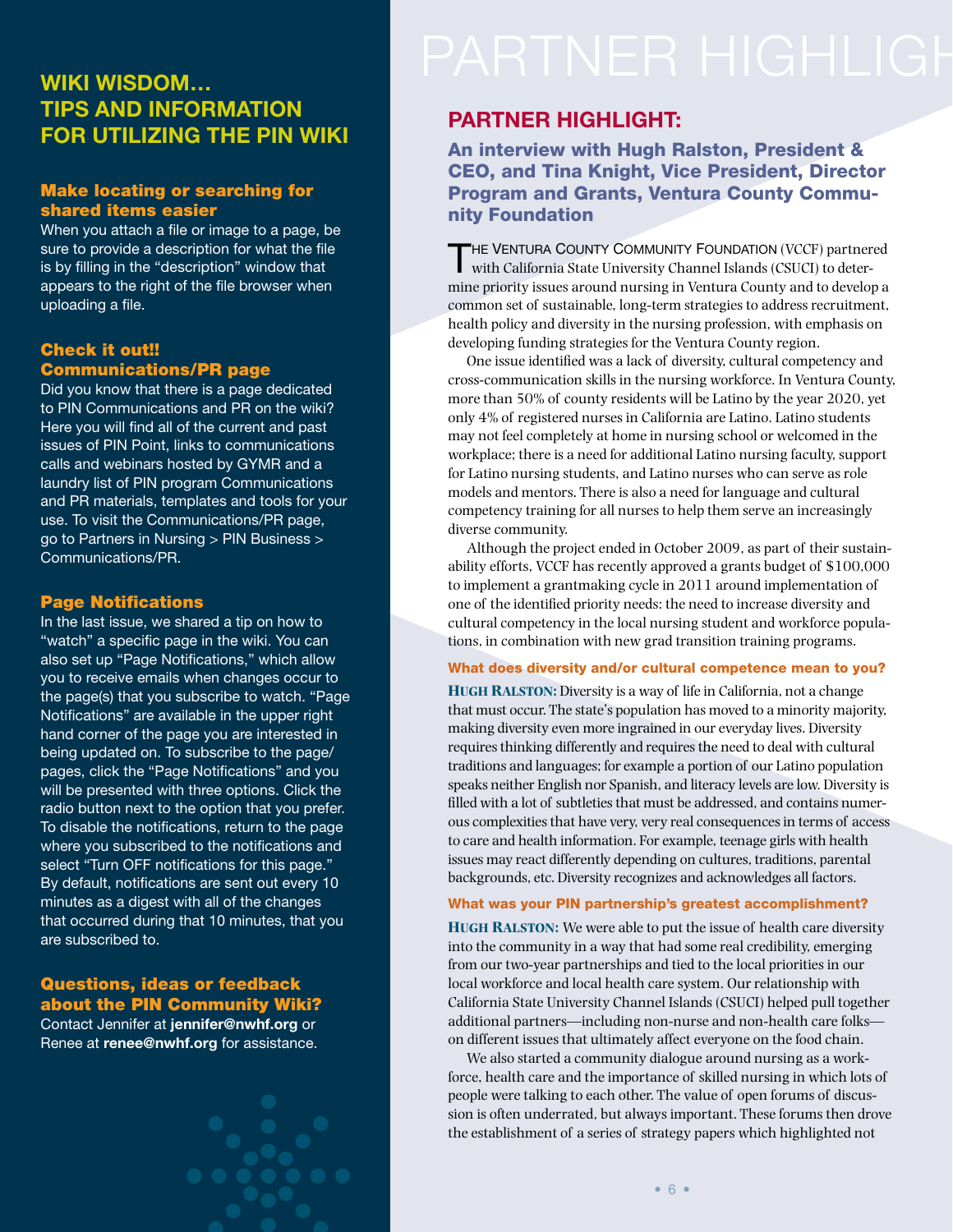only the complexity of some of the issues, but the potential solutions—at the state level, the regional level and the county level.

**Tina Knight:** Our greatest accomplishment was the creation of a report to the community and the stakeholder education campaign. We were able to bring nursing issues to the forefront of the minds of many local elected officials, educators, policy-makers and funders who had not previously delved into the impact that the nursing shortage was and is having on our community.

#### What would you do differently?

**TINA KNIGHT:** Our biggest challenge has been the changing economy and its impact on funding partners locally. There was no way of predicting what has happened over the last several years, but perhaps if we had brought funding partners to the table to get commitments earlier, we would not have been so impacted by the recession.

We knew we could not carry the nursing flag alone and that we would need to rally the community around these issues. We knew this would be the best method of sustainability. California is a huge state with lots of funders. Ventura County is relatively small, with few philanthropic players of size and scope. Although it has benefits in determining strategies and partnerships, VCCF's financial resources remain modest compared to the needs, which—while allowing us to do things more intimately, we can't compete on the level of larger institutions, so engaging these other institutions is crucial to making the changes we had identified as needed to move the needle.

#### What advice would you give other PIN partners who may be interested in increasing diversity/cultural competency in nursing?

**Hugh Ralston:** One piece of advice, is understand your context. Diversity is part of our way of life and this not always true elsewhere. You must create a track record and build credibility in your community. Relationships should be built and developed with diverse individuals and organizations that you have potential to work with as your work together grows. If you are starting from scratch, you need to recognize the importance of relationship building and of bringing a variety of diverse stakeholders to the table, and building a trust relationship among those parties.

In the current political environment, there's a tone that is emerging in the public and partisan debate that raises the issue of whether diversity is a common good. Some say that diversity is special interest; others suggest that makes the issues of delivering health care among a diverse population more challenging.

Another challenge is identifying what you mean by diversity. For example, Ventura County has a diverse workforce on a surface level because we have a broad range of workforce; however, that very diversity can create challenges among, and between ethnic communities. It is important to be able to work across traditional boundaries to ensure that patient outcomes are clearly defined, and then ensure that the workforce can deliver. One interesting boundary noted is between generations, with experienced nurses a generation (or two) older than those just emerging from school: different comfort levels with technology and current tools is one example where building dialog among the healthcare workforce is an important step in expanding effective health care service.

> Hugh Ralston, President & CEO, and Tina Knight, Vice President, Director Program and Grants, at the Ventura County Community Foundation

#### What advice do you have for PIN partners regarding sustainability?

**Hugh Ralston:** The most important thing is finding partners who see the work you are doing as part of an ongoing business or central to their mission. To create sustainability, you must either align your project with someone whose mission includes your issue area, or endow it.

Sustainability is a critical challenge in the foundation world. Foundations don't want to support things forever. We like to put research in place, identify issues and recruit folks who can address the systemic issues identified.

**Tina Knight:** A critical piece is looking at the missions of all partners at the table. It is a rough time to ask partners to commit funds to new endeavors. Those foundations that have a health care mission or a larger base of unrestricted grantmaking assets may have better luck in creating sustainability on their own. Those who with a broad-based mission that are reliant on funding partners need to encourage long-term commitment from their partners to ensure sustainability during tough economic times.

#### What's next?

**Tina Knight:** We will be monitoring the impact of the grant for new grad transition/cultural competency and will evaluate the success of that program. That feedback will go back to our board for consideration of what future grantmaking programs might look like. In addition, we will be connecting our grantees with the California Institute for Nursing & Healthcare, that is doing a statewide evaluation of new grad transition programs. Hopefully some evaluation data will come out of this that will help us all determine what programs are most successful going forward. We are also continuing to deepen our partnership with the local Workforce Investment Board in assisting with supporting the development of a locally trained health care workforce, even though nursing has fallen off the highest priority list due to cutbacks at local hospitals in hiring nurses.